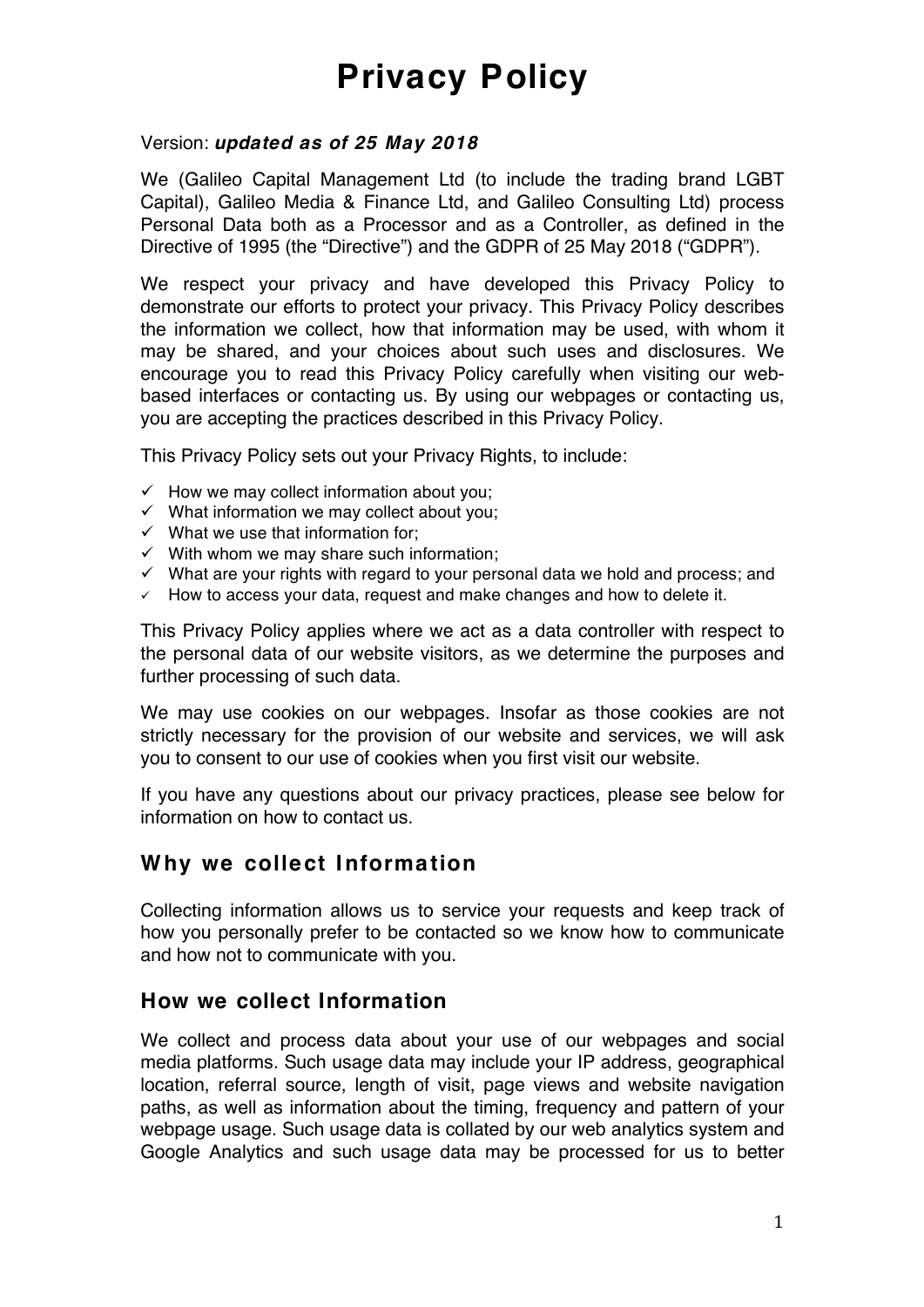understand and improve the user experience when visiting our webpages and/or submitting specific information or service requests.

When you visit our webpages, we may assign your device one or more cookies to facilitate access to our webpages and to personalize your experience. Through the use of a cookie, we also may automatically collect information about your activity on our webpages, such as the pages you visit, the time and date of your visits and the links you click.

We may allow service providers, advertising companies and ad networks, and other third parties to display advertisements on our webpages. Such companies may use tracking technologies, such as cookies or web beacons, to collect information about users who view or interact with their advertisements. We do not share with third parties any personal information that has not been rendered anonymous prior to such possible sharing. Some of these third-party advertising companies may be advertising networks that may feature in services such as [Your Online Choices](http://www.youronlinechoices.com/), which offers a single location to opt out of ad targeting from member companies. Opting out will not decrease the number of advertisements you see.

We collect and process your personal information, which may include your name, phone number, geographical location and email address, whether collected via email or other web-based correspondence (including social media interaction), or phone or in-person conversations. This personal data may be processed for the purposes of us servicing specific requests made by you for information or services. We may collect and process information contained in any request or enquiry you submit to us, and such data may be processed for the purposes of sending relevant information and/or possible services to you.

In addition to the specific purposes for which we may process your personal data set out above, we may also process your personal data where such processing is necessary for compliance with a legal obligation.

By submitting a request or enquiry to us, you give consent for us to use any such data to service your request and/or enquiry.

#### **How we use the Information we collect**

We may use information that we collect about you to:

- $\checkmark$  Deliver and improve our products and services, and manage our business;
- $\checkmark$  Respond to your requests for information and/or services;
- $\checkmark$  Perform research and analysis about your use of our content, webpage designs, and services;
- $\checkmark$  Communicate with you by email, postal mail, telephone and/or mobile devices about information or services that may be of interest to you, either from us or from third parties;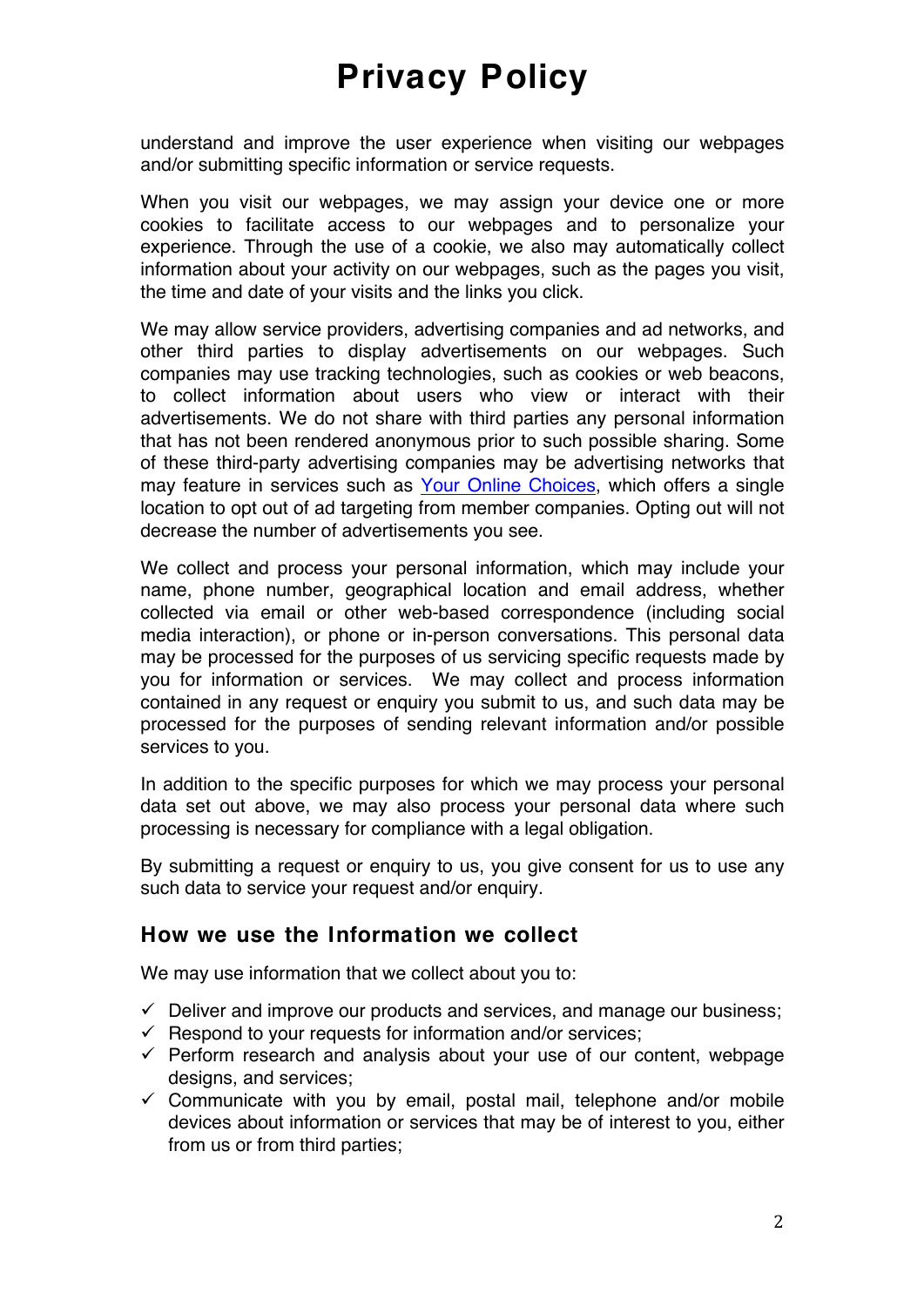- $\checkmark$  Develop, display, and track content and advertising tailored to your interests, including providing our advertisements to you when you visit other sites;
- $\checkmark$  Website analytics;
- $\checkmark$  Enforce or exercise any rights.

#### **With whom we may share Your Information**

We do not share your personal information with third parties except when you submit to us a specific request the delivery of which requires for such data to be shared with a third party. Such third parties may then be granted access to personal information needed to perform their functions but are not permitted to share or use such information for any unrelated purposes.

We may have to share your personal information In response to a subpoena or similar investigative demand, a court order, or a request for cooperation from a law enforcement or other government agency; to establish or exercise our legal rights; to defend against legal claims; or as otherwise required by law. In such cases, we may raise or waive any legal objection or right available to us.

We may share your personal information in connection with a substantial corporate transaction, such as the sale of our business, a divestiture, merger, consolidation, or asset sale, or in the unlikely event of bankruptcy.

We may use and share non-personal information and may combine nonpersonal information we collect with additional non-personal information collected from other sources. We also may share aggregated, non-personal information, or personal information in hashed, non-human readable form, with third parties, including advisors, advertisers and investors, for the purpose of conducting general business analysis or other business purposes. To opt-out of cookies that may be set by third-party data or advertising partners, please go to<http://www.aboutads.info/choices/>

#### **Your Information – How to Access**

You have the right to request access to the data we hold on you. You can do this by contacting [info@galileo-cm.com](mailto:info@galileo-cm.com) and we will then make sure to provide you with a copy of the data we hold on file about you. In order to comply with your request, we may ask you to verify your identity. We fulfil requests by sending you a copy electrically.

### **Your Information - Correction and Deletion**

If you believe that the information we hold about you is incorrect, you are welcome to contact us so we can update it and keep your data accurate.

Our standard practice is to only hold your data for as long as it is required. This will vary depending on the activity for which the data is being used.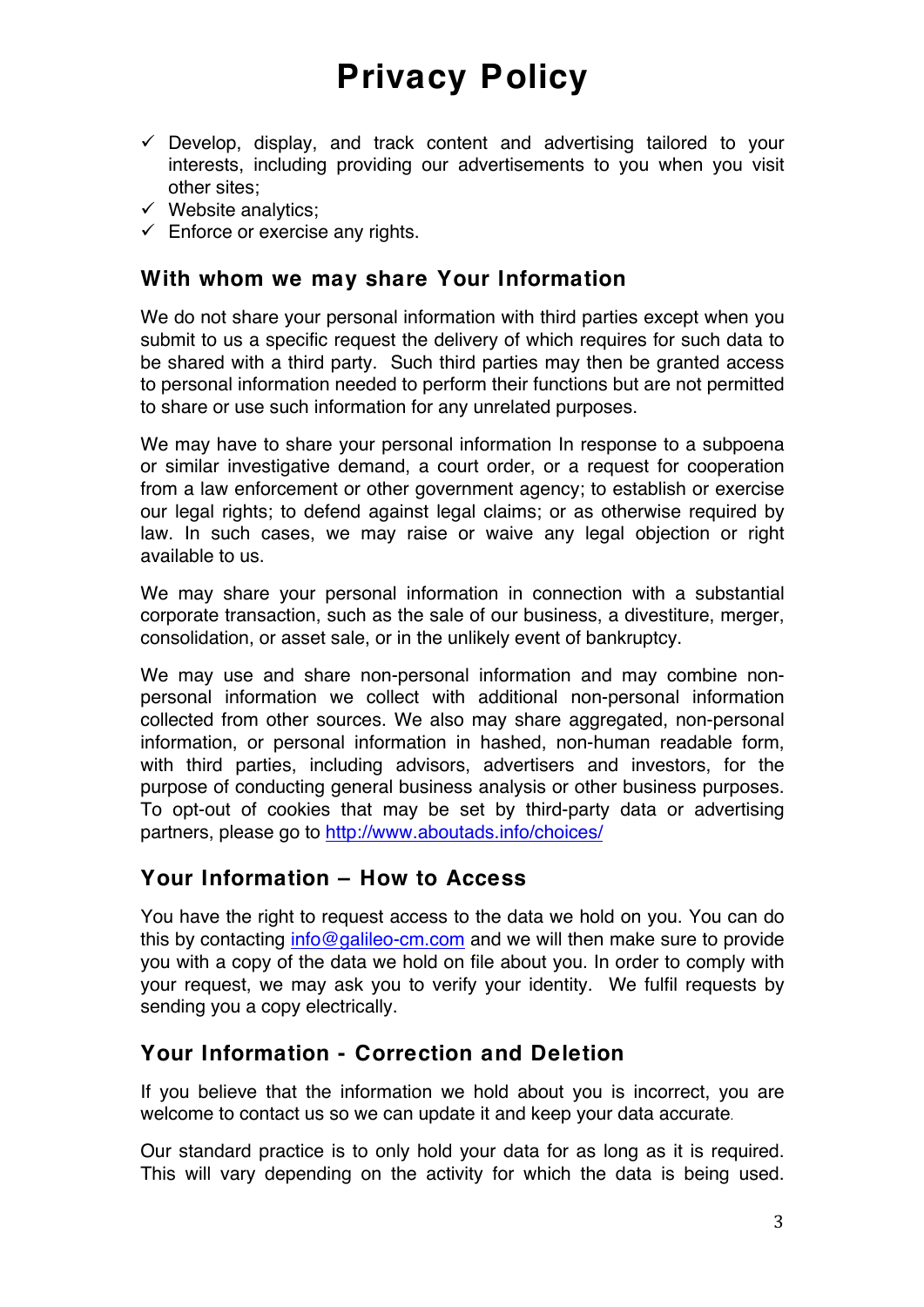However, we are wholly aware of our obligations under the Data Protection Act and the GDPR, and we make every effort to ensure that we only hold on to your data for as long as it is required.

Because data is such a key part of helping us to achieve our objectives, we have set out the following retention policy: when your data has been communicated to us by you as part of a request for information and/or service, we will retain your information indefinitely unless explicitly requested otherwise by you.

If at any point you wish for us to delete your information, you can contact us at [info@galileo-cm.com](mailto:info@galileo-cm.com). Please note that information that we might be required to keep for legal reasons will not be deleted.

It is your right to ask that your information be erased from our records whenever you wish, but please be aware that when we do, we will lose all of your preferences, including possible requests to opt out from certain types of communications.

### **"Do Not Track" Disclosure**

Do Not Track ("DNT") is a privacy preference that users can set in their web browsers, to inform websites that they do not want certain information about their webpage visits collected. We are committed to providing you with meaningful choices about the information we collect and that is why we provide the opt-out links above. However, we do not recognise or respond to any DNT signals, as the Internet industry works toward defining exactly what DNT means, what it means to comply with DNT, and a common approach to responding to DNT.

### **Third-Party Websites**

There are places on our webpages and social media platforms where you may click on a link to access other websites that do not operate under this Privacy Policy. For example, if you click on an advertisement on our Service, you may be taken to a website that we do not control. These third- party websites may independently solicit and collect information from you, including personal information, and in some instances, provide us with information about your activities on those websites. We recommend that you consult the privacy statements of all third-party websites you visit.

#### **How we protect Your Information**

We take security measures to help safeguard your personal information from unauthorised access and disclosure. However, no system can be completely secure. Therefore, although we take steps to secure your information, we do not promise, and you should not expect, that your personal information would always remain secure.